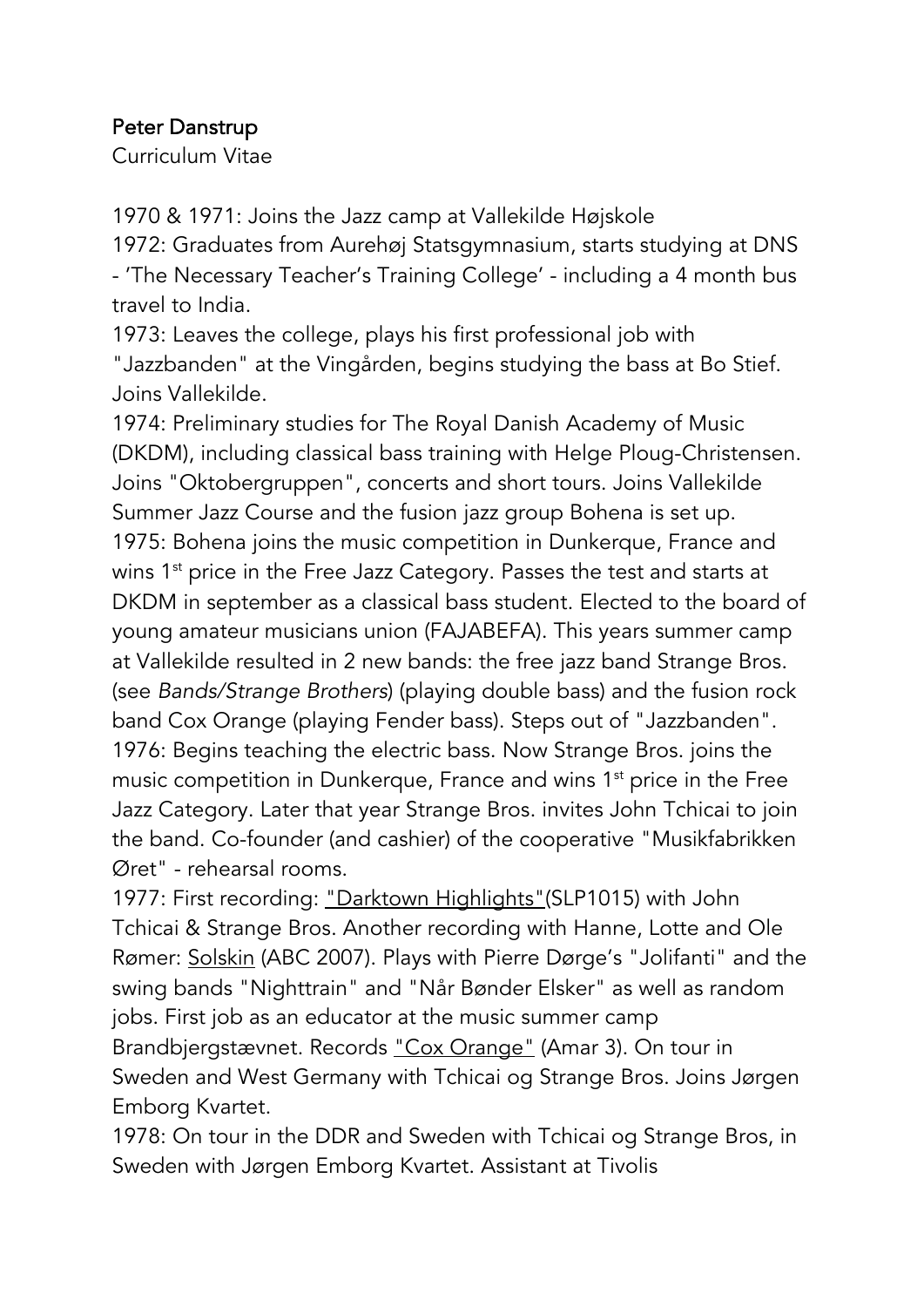Harmoniorkester during the summer. Plays with the Cuban Latin band Salsa Na Ma and arranges a major part of the repertoire. First job with his own band: Pete Dan Band. Teaches electric bass at DKDM. Record releases: John Tchicai & Strange Brothers: Free Concert (SAJ 15), Ole Berthelsen: Altid vågen om natten (MELP 622)

1979: Breaks off the studies at DKDM. On tour in Italy and Sweden with Tchicai. Founds the jazz group Six Winds with a. o. Alex Riel and Marilyn Mazur. Marries Anne-Gro. Private lessons with Niels-Henning Ørsted Pedersen. Recording: Jørgen Emborg 4: Sargasso (KPLP 9)

1980: Recordings: Pia Raug "Det" (EXL 30.009), music score "Danmark er lukket" (SIM 801), Cox Orange "2" (Amar 19), music for children: Kærlighed og cola (FALP 29001) First call when Hugo Rasmussen can't make it at Tivoligardens during the summer. Random gigs with Cirkus Benneweiss, Danmarks Radios Underholdningsorkester a. o. Joins Svend Asmussen's "String Swing" as well as the pop-rock band Halberg/Larsen. On tour with Six Winds, Strange Bros, Cox Orange and Pete Dan Band.

1981: Joins New Jungle Orchestra and a trio with the Amarican rockpioneer Link Wray. Touring in Norway, Sweden and W. Germany with Six Winds, Finland with Link Wray, Denmark with Svend Asmussen. Recording: Space Train: Soul on fire (DMLP 503). Study trip to the USA. 1982: Recording: New Jungle Orchestra (SCS1162). On tour with Link Wray in Norway and England, with Six Winds in Denmark, Norway (Kongsberg Festival) and W. Germany, in Denmark with Halberg Larsen, Salsa Na Ma og Strange Bros. Recording: Six Winds (CBS 85945) 1983: On tour with Six Winds in Sweden, Norway and W. Germany, with Link Wray in Denmark, W. Germany, Holland and Schweitz, with Zbignew Namislawski in Sweden. Begins to play with Mazur/Markussen Quartet, Mikkel Nordsø Band and Jan Kaspersen Kvintet. Recording: Totalpetroleum: Jesus og Jens Vejmand (MdLP 6154) 1984: Recordings: Cox Orange: Move your feet (ROLP 23) MM4 (ROLP 28). With Link Wray in W. Germany and Sweden, on tour in Denmark with Six Winds, Jan Kaspersen and Mikkel Nordsø. Study trip to the Gambia, meets Malamini Jorbateh.

1985: On tour in the DDR with folk singer Trille, W. Germany and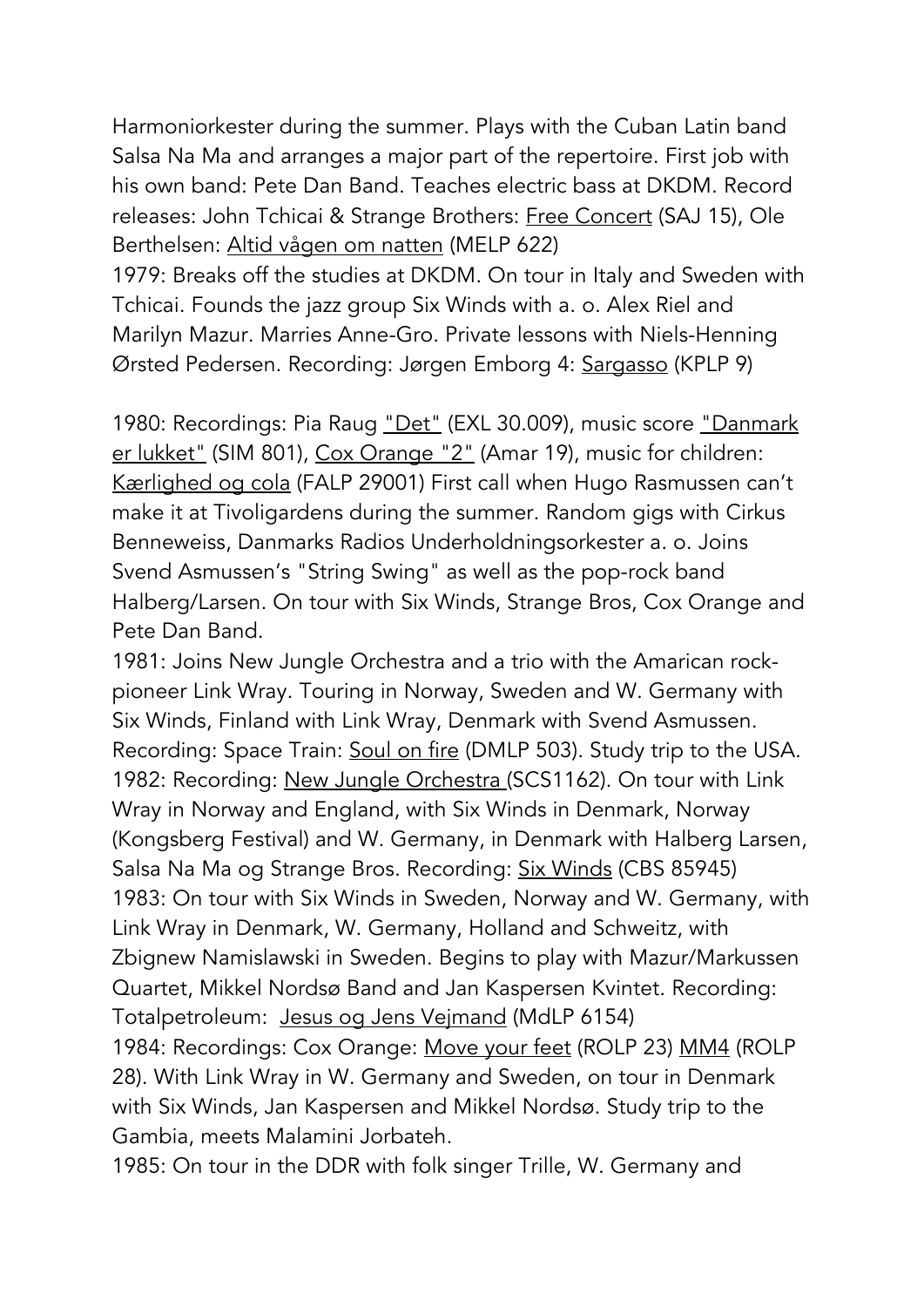Holland with John Tchicai, Denmark med Tchicai, Jan Kaspersen, MM4, Space Train, Mikkel Nordsø og 1984. Recording: Jan Kaspersen: Puzzle in four (DOC 5007)

1986: On tour in Schweiz with 3-step, France, Portugal and Maroc with Tchicai. On tour in Denmark with Mikkel Nordsø, Jan Kaspersen, MM4 and Cox Orange (Faroe Islands). Jazz camp director at Vallekilde Summer Camp (DDJ). Recording: Jan Kaspersen: Memories of Monk, (DOC 5032), 3rd way: 3-step songs (DOC 5030) and John Tchicai Group: Put up the fight.

1987: Founds an inter nordic band:"Op, Op, Op". Jazz camp director at Vallekilde. On tour in Holland with Tchicai - in Denmark with a. o. Mikkel Nordsø and Jan Kaspersen. Recordings: Mikkel Nordsø: 5th dimension (MdCD 6288) and Jan Kaspersen: Space and rhythm jazz (DOC 5060)

1988: Joins the jazz organization Den Danske Jazzkreds, chairman of the phonogram committee. Joins the bands Two Bass Hit and Fence. Starts working at Rytmisk Musikkonservatorium (RMC). On tour in Sweden with MM4, Norway with Op, Op, Op, France and Holland with Tchicai, Denmark with Jan Kaspersen and Mikkel Nordsø. Recordings: Kaspersen: Special Occasion (DOCD 5111), Viggo S. Berthelsen: Colors of Blue (DOCD 5098)

1989: Composes to New Music Orchestra, engaged at the RMC, TV show with Jan Kaspersen. On tour in Danmark with Two Bass Hit, Jan Kaspersen and Mikkel Nordsø Band. In Sweden and Holland with MM4, Germany and Holland with Link Wray. Recording: Two Bass Hit (DOC 5116)

1990: Composes to Jazzgruppe 90, teaches at the RMC, arranges his first jazz camp here. Records Mikkel Nordsø Band. On tour in Sweden with Jan Kaspersen. Festivals and jazz camps. Records bonus tracks with Kaspersen trio, show at TV 2.

1991: Teaches both at DKDM and RMC, examiner at the admission test at the RMC, travels to former East Europe and the Baltics as coordinator for an international jazz camp: the Øst-Vest [East-West] Camp. A concert in Paris with Tchicai. On tour in Denmark with Nordsø and Kaspersen. Played Hamburg with New Jungle Orchestra, Midtfyn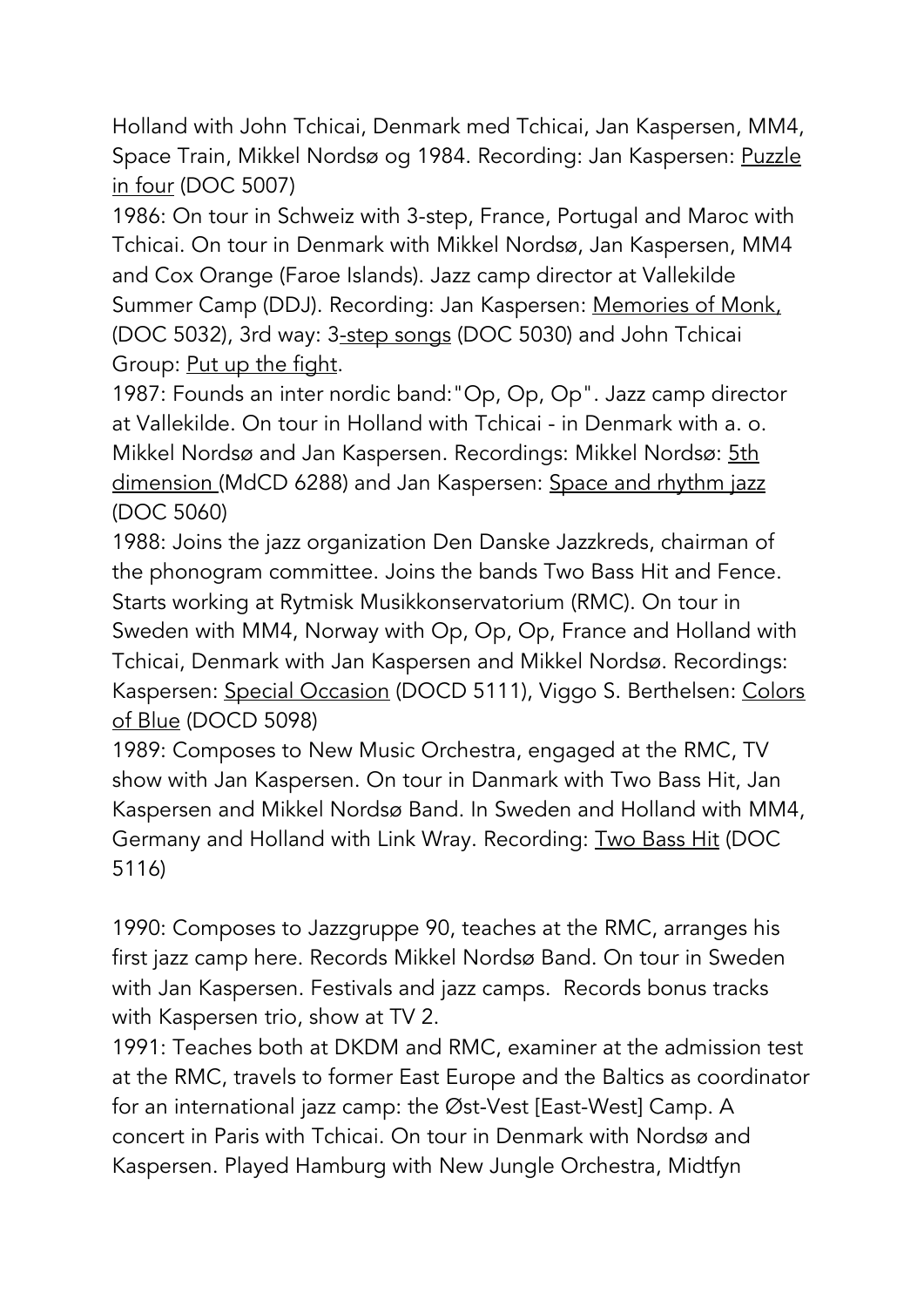festival with Mikkel Nordsø, Copenhagen and Aarhus Jazzfestival, Jazzmobile concerts with Tchicai, Fri Rock with Mikkel Nordsø. Director of the Øst-Vest jazz camp, including 120 participants from East- and Western Europe. Temporarily director of the RMC as from September 1<sup>st</sup>. Recording: Jan Kaspersen 5: Live in Sofie's Cellar (DOCD 5136) 1992: First study trip to Marrakech with Bent Clausen, looking for Gnawa music. With John Tchicai Quartet at the Jazzpar Price tour including recordings, also never released material together with Lee Konitz and Steve Swallow. April 1st stops as director at the RMC, instead continues as assistant professor and assistant director at the RMC. On tour with Jan Kaspersen in Danmark, Spain and Sweden, with Mikkel Nordsø Band in Danmark. Teaches at Brandbjerg Summer Jazz Camp. Recording: Mikkel Nordsø Band: Spacediver (EL 0114.2)

1993: Study trips to Marrakech in March and September – Gnawa music. On your in Germany with Jan Kaspersen 5. Recordings: Tchicai/Mengelberg: Grand Pa´s Spells (Sonet STCD 4182). Jan Kaspersen: Heavy Smoke (Olufsen DOCD 5188) Peter Danstrup: Aouda (Olufsen DOCD) Mikkel Nordsø Band: Spacediver (KickCD 018) Plays at Baltic Jazz i Karlskrona, Sweden, with a. o. Christer Irgens-Møller 1994: On tour with Jan Kaspersen, Mikkel Nordsø Band and school concerts with Berimbau. Study trips to til New York, Marokko and Brazil. Recordings: Jan Kaspersen SOB (Olufsen DOCD 5303/4) 1995: Live(recording) med Mikkel Nordsø Band (KickCD 39). On tour with Jan Kaspersen, Berimbau, Mikkel Nordsø Band. Study trip to Marokko.

1996: Plays with Audun Kleive (Norway) and Simon Spang-Hanssen Kvartet. Recordings: Jan Kaspersen/Chili Turell: Teksten er af Dan Turell (DOCD 5338) and Mikkel Nordsø Band. Produces and arranges music for the TV-play Hjerteflimmer in Denmarks Radio. Records 2. record as a leader with Gnawa master musician Mustapha Baqbou. School concerts with Berimbau. Concerts with Jan Kaspersen featuring Jerry Bergonzi. 1997: Study trip to Marrakech. Recordings: Mikkel Nordsø Band: #5 (RECD 9505), as a leader: Aisha (DCCD 9426) On tour with Nordsø, Kaspersen og Simon Spang-Hanssens Måneklar. Festivals: Copenhagen Jazz Festival, Langlandsfestivalen. Appointed director for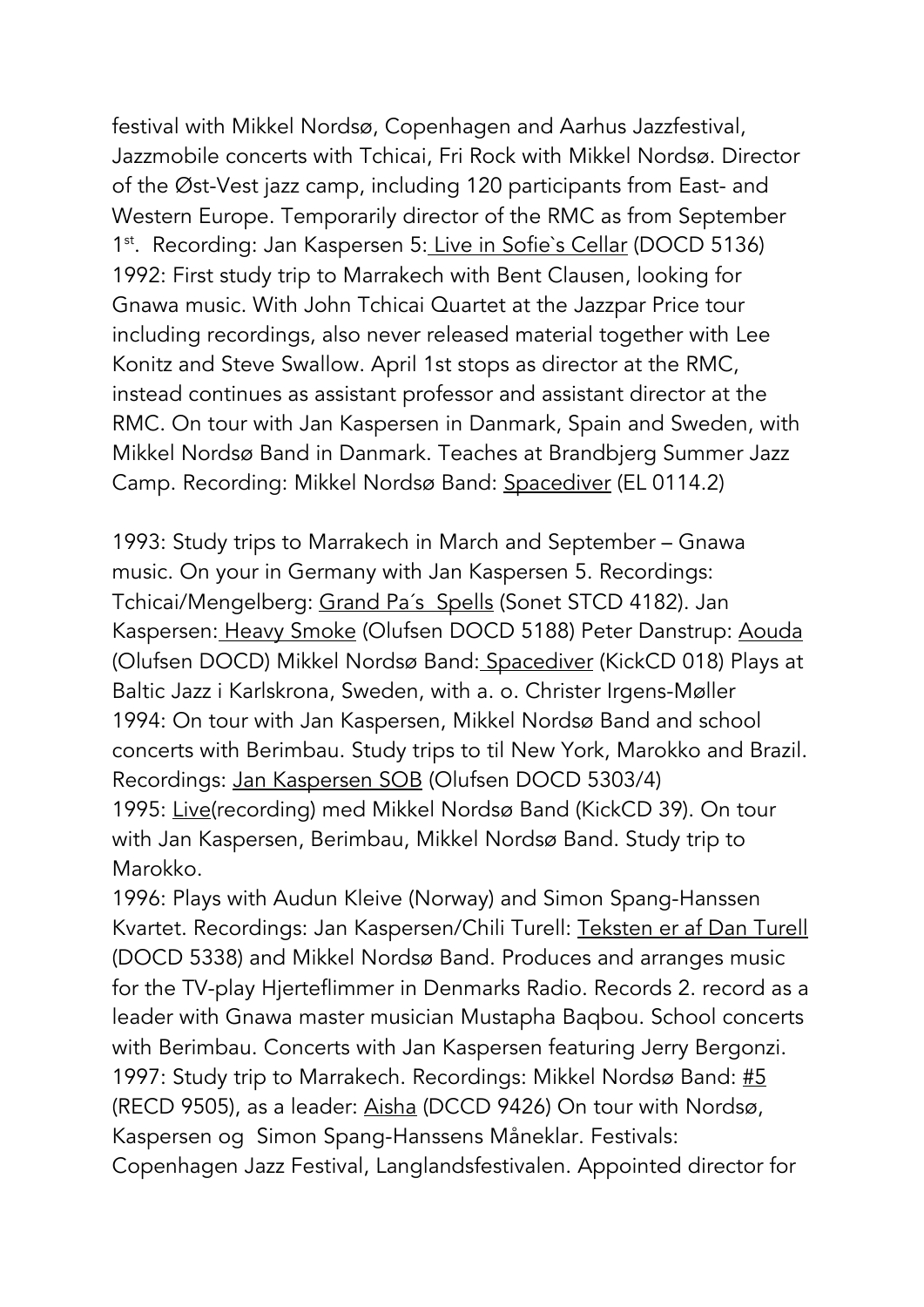RMC 1st of August. Plays with Drums Across, Kaspersen og travels with Måneklar to Nantes, France. Course in leadership: MD 3X3 (IBM) 1998: Records with Jan Kaspersen og Finn Ziegler: Out of Sight (DOCD 5391). Travels to South Africa wtih RMC: Cape Town, Jo´burg and Soweto; also travels to New Orleans and Köln. Plays with Mustapha Baqbou and Mikkel Nordsø at the Festival de Jazz aux Oudayas i Rabat. Receives a grant from Statens Kunstfond (Art Council of Denmark) as a composer. Plays Copenhagen Jazzfestival with Aisha and several other bands. Records with Simon Spang-Hanssen & Måneklar: Wondering (DCCD 9436) School concerts with Berimbau. On tour with Mikkel Nordsø Band, concerts with John Tchicai and Strange Bros. plays at Copenhagen Jazzfestival and Musikhøst at Odense.

1999: Travels to Salvador, Bahia and Kaliningrad, Russia, Santiago de Compostella, Spain, with RMC. Plays at Copenhagen Jazzfestival. Records with Jan Kaspersen Kvintet, plays at New York as part of the Danish Wave.

2000: Travels to Rio de Janeiro, Belo Horisonte and Salvador with RMC. Recording: Mikkel Nordsø Band: Goal (STUCD 00092). Plays at Copenhagen Jazzfestival. IASJ meeting i Paris. On tour with Jan Kaspersen and Mikkel Nordsø Band. School concerts with Berimbau. Study trip to Marrakech.

2001: Joins the state visit in Thailand and plays at a dinner with the Danish Queen and HM Bhumibol – playing arrangements of the king's own music. On tour to Nuuk, Greenland with Mikkel Nordsø Band. IASJ meeting i Boston, Ma. Records with Kaspersen SOB: Memo to the Moon (DCCD 5521). On tour with Jan Kaspersen and Mikkel Nordsø Band. School concerts with Berimbau.

2002: Travels to Cuba with RMC. On tour with Jan Kaspersen and Mikkel Nordsø Band. School concerts with Berimbau. TV-show with Kaspersen. IASJ meeting i Helsinki.

2003: On tour Jan Kaspersen

2004: On tour with Kaspersen and Nordsø, school concerts with Berimbau. IASJ meeting i Freiburg. Conservatory Festival i Skt.

Petersborg, Russia

2005: Travels to Reykjavik, N.Y. og L.A. with RMC. After 8 years stops as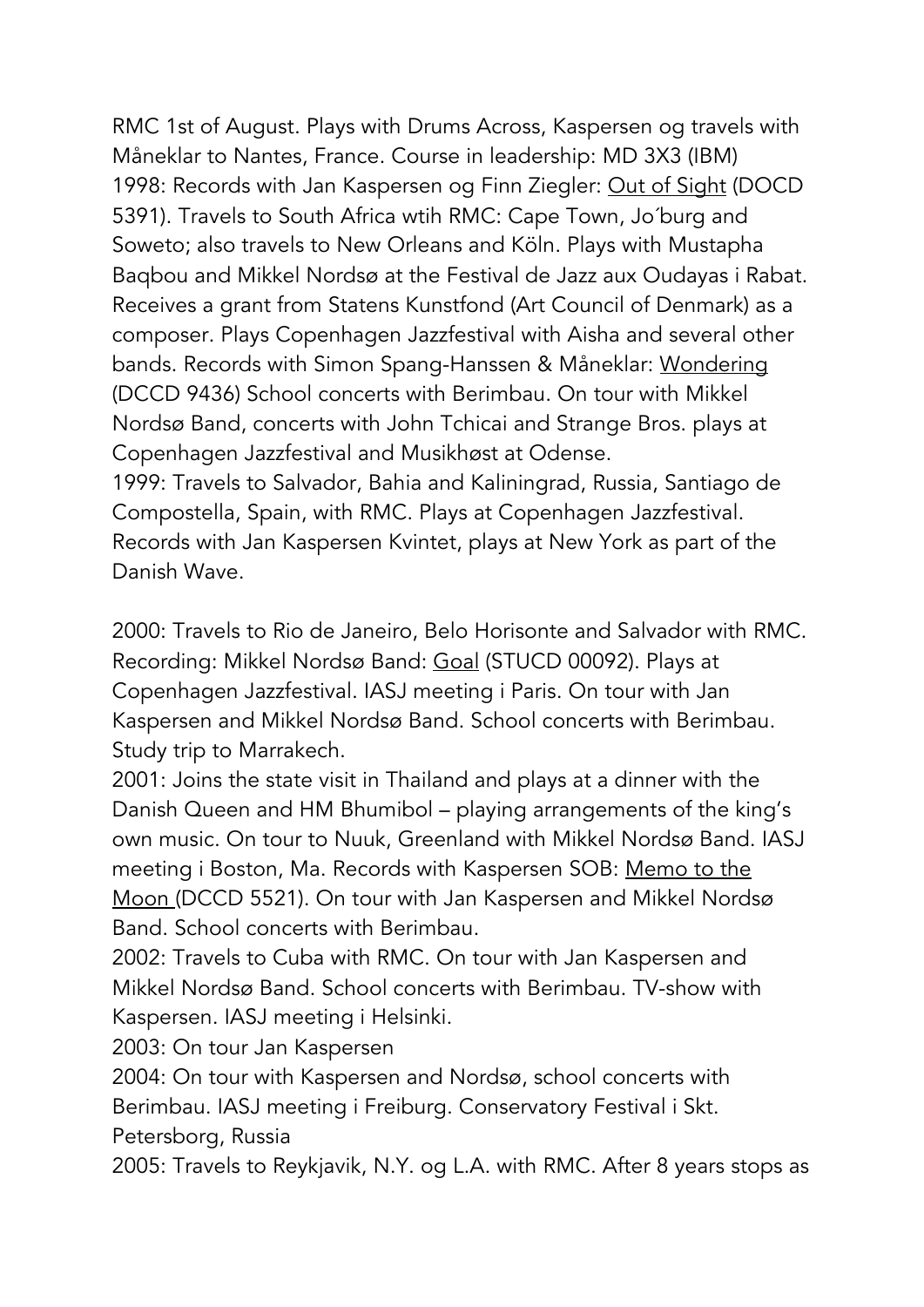director for the RMC. Appointed Knight of the Dannebrog. Study trip to Marrakech. On tour in India: New Delhi and Mumbay with Cow Beauty. Plays and records with Ultraktement.

2006: Concerts in Thailand with Mikkel Nordsø Band. On tour with Jan Kaspersen and Mikkel Nordsø Band. Starts teaching as assistant professor at the RMC.

2007: On tour with Jan Kaspersen, Mikkel Nordsø Band and Simon Spang-Hanssen's Maaneklar.

2008: On tour with Jan Kaspersen, Mikkel Nordsø Band and Simon Spang-Hanssen's Maaneklar. Concerts with John Tchicai at Damaskus, Syria.

2009: Records with John Tchicai, Kresten Osgood m.fl. Blues in Green, Yellow and Red (NWM 04SP), Maaneklar, Jan Kaspersen's Sax Chase: Happy as a Flower (DOCD 5755)

2010: Recordings: Simon Spang-Hanssen Alisio Ensemble: Intersections (ALCD 004) Peter Danstrup: Reptiles in the Sky (DANPETCD 01) Study trip to Marrakech

2012: Recordings: Danstrup/Reptiles: Beautiful Untrue Things (DANPETCD 02); John Tchicai (Storyville 1038431)

2013: Recording: Klökkeblömst (ILK205CD), plays at Beograd Jazz festival with Klökkeblömst. Participates the jazz camp 'Jyderup Accordeontræf'.

2014: Gets a grant from The Art Council. Recording: Klökkeblömst: Romantiker (ILK224CD) Composes a saxophone quartet (Toneart). 2015: Plays at the Essaouria festival i Maroc with Mustafa Baqbou and Mikkel Nordsø Band, records with a new 8-piece band Sacrified, records [sic] with Klökkeblömst (ILK 253CD). Joins the musicians collective ILK.

2016: Leaves the RMC. Composes for large ensemble (Toneart). Recording: Sacrified (ILK260CD). Participates the Jyderup Accordeontræf.

2017: Recording: DAMAZTRA Flag of Time (ILK270LP) swith Marilyn Mazur and Kasper Tranberg. Joins Michael Rexen's band. Artist in Residence at the 5E-stage in Copenhagen. Records with Jan Kaspersen Electric Edition. Composes to Kathrine Windfelt's bigband. Participates